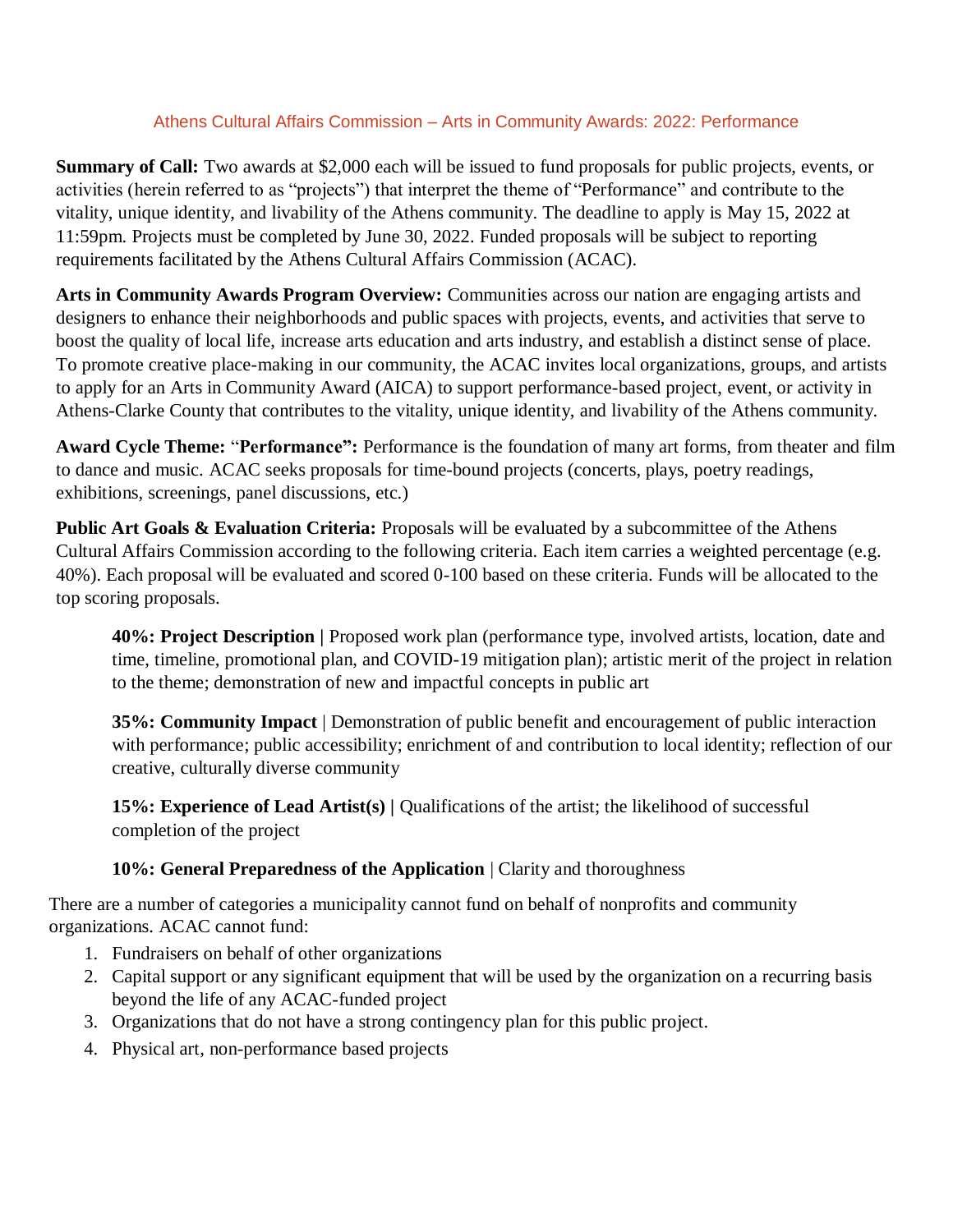**Proposal Submissions:** All proposals must be submitted to Athens-Clarke County's online system of calls for entry. All of the following must be included in the application:

- 1. Applicant contact information.
- 2. Detailed description of the proposed project, including: interpretation of the given theme; artistic media(s); involved artists; location and/or platform (including digital); project timeline, including event date(s) and time(s) if applicable; promotional plan (including acknowledgment of Athens Cultural Affairs Commission as funder); COVID-19 mitigation plans
- 3. Detailed description of the proposed project's community impact, including: how the Athens community benefits from the project; how the public will access and interact with the project
- 4. Resume and biographical statement of the Project Lead and/or lead artist.

**Eligibility:** Individuals, art teams or collectives, and nonprofit organizations who reside and work in Athens, Georgia are eligible to apply. Any performance art form is acceptable, including (but not limited to) dance, film, theater, music, and movement arts. Members of the Athens Cultural Affairs Commission (ACAC) or individuals currently under contract with ACAC are not eligible to apply. Proposals must comply with all ACC COVID-19 regulations.

**Budget:** Each awarded proposal will be funded \$2,000 regardless of whether it is submitted by an individual, team/collective, or nonprofit organization.

## **Timeline**

- Applications open online:
- Awarded projects must be completed by **\_\_\_\_\_\_**

**Section 1:** Applicant Contact Information

- 1. Applicant name\*
- 2. Organization name, if applicable
- 3. Email\*
- 4. Mailing address\*

## **Section 2:** Project Description (all fields: 200 word max response)

- 1. Project title (if any)
- 2. Brief summary of project, including interpretation of the given theme\*
- 3. Description of involved artistic media(s)\*
- 4. List of known involved artists\*
- 5. Location and/or platform (including if digital)\*
- 6. Brief summary of project timeline\*
- 7. Project date(s) and time(s) (if applicable)
- 8. Promotional plan (including acknowledgment of Athens Cultural Affairs Commission as funder)\*
- 9. COVID-19 mitigation plans\*

**Section 3:** Community Impact (all fields: 200 word max response)